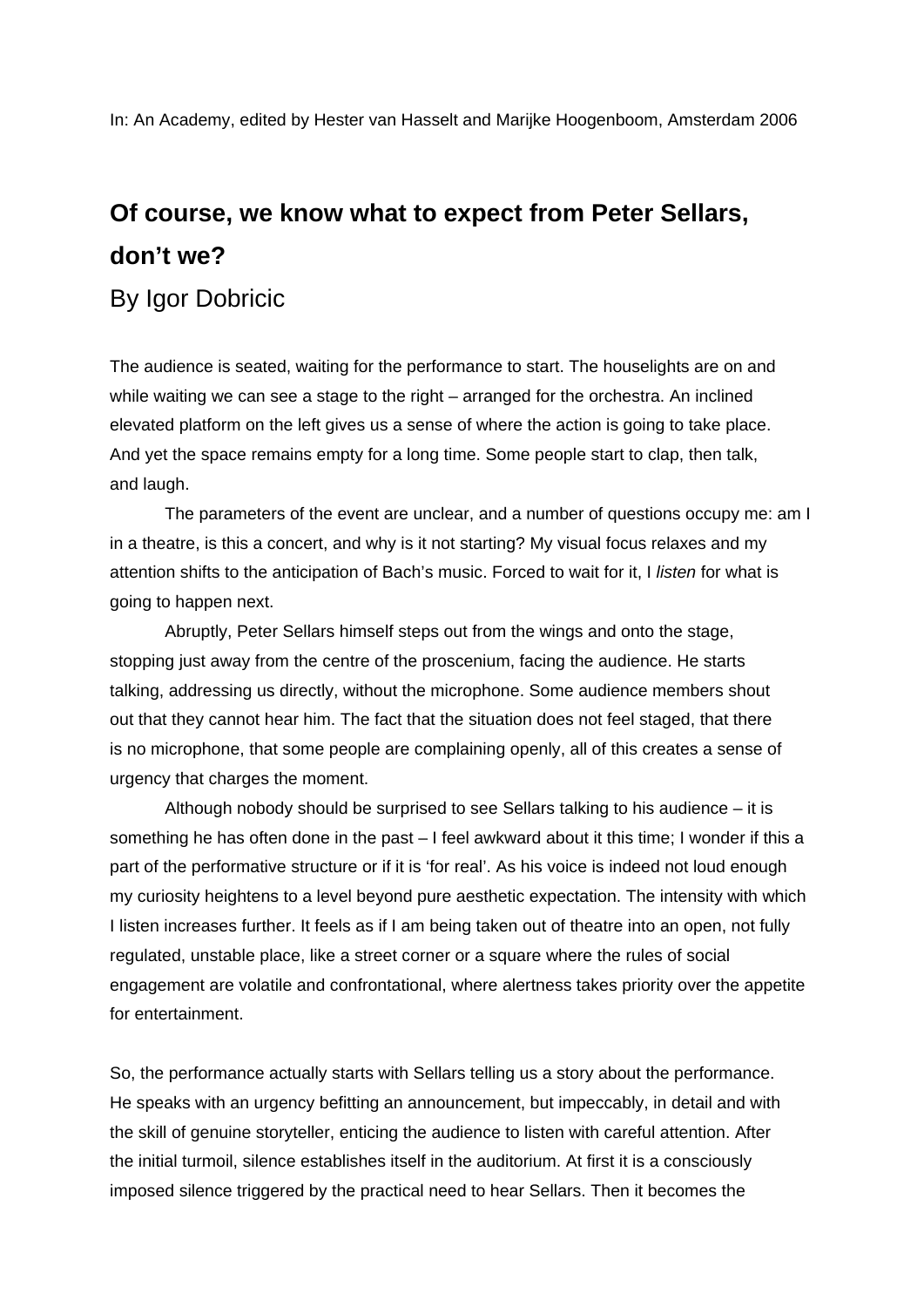attentive silence of an audience enthralled by the story. We discover that the main performer, singer Lorraine Hunt Lieberson, is the reason for the delay: at this very moment she is in pain – suffering and weak – and will only be able to sing one of the two planned Cantatas. The external silence of the rapt audience is transformed into the internal silence of the story itself. The shift is palpable. And into this quiet and solemn space at the intersection of external and internal perception, the orchestra and a singer walk on.

Watching the musicians I have a strong sense that they are not just taking their designated places on stage, but rather in the invisible and much more complex constellation of time and space wired into my mind by Sellars' verbal intervention. I have been prevented from observing external action as a formal artistic representation of something else and in this sense I am not even listening to it 'from the outside'. The event has become observable on a completely different level – inside the knowledge sphere, beyond the senses and in my head – while I am simultaneously fully aware that through my physical presence in the Muziekgebouw I also fully implicated in it externally. Perhaps I should be perplexed by this interference of fiction (subjectivity) and reality (objectivity). But no, everything seems crystal clear.

 Lorraine Hunt emerges dressed only in a hospital gown. Dancer Michael Schumacher follows her on stage. The lights are finally going down. She will sing, as Sellars has already explained, about death, 'but not as an enemy, not as panic, not as a farewell and not as the end of something.'

 As her voice emerges from the darkness I am grateful for the simple clarity of Peter Sellars' preparatory words. While the musicians were slotting into the invisible diagram of relationships created by his storytelling skill (as if into a virtual set design), the voice of Lorraine Hunt Lieberson now traverses this virtual diagram, connecting visible appearances with invisible circumstances, filling it in all directions to overflowing with emotional intensity. By apparently being so transparent, Sellars has made me listen to the resonance of his words within myself, in silence. And by assimilating the external action of the musicians into this resonance I internalise the emergence of music. Thus, I become implicated in this narrative of death, out of which a work of art establishes itself as pure sound. I look about me, through the darkened hall. Some people are crying. As am I. And I cannot help but wonder, while letting my tears flow, if the implications of my new enthusiasm for Sellars' work should be considered in a positive or a negative light. Have I simply been seduced into complicity by a passive voyeurism that neutralises political and personal relevance by refashioning both of these into public spectacle? Or is there a genuine performative/transformative value to Sellars' presentation that re-claims the emotional reactions of the audience from the domain of middle class sentimentality,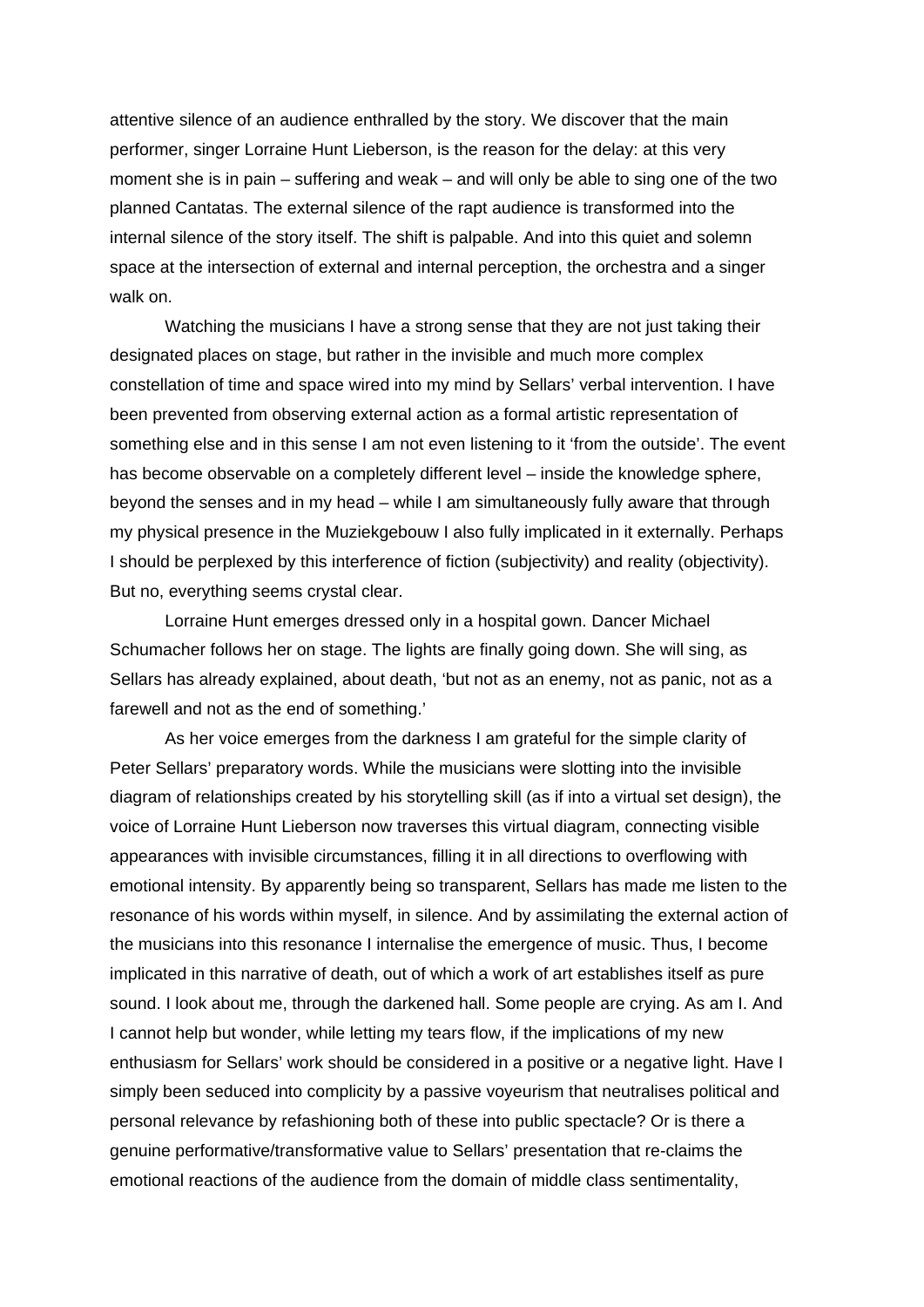placing it back into the realm of pure intensities? Should I consider Sellars a cheat and opportunist or rather a hero: a demolisher of illusion, the disappearance of which at last makes us cry, again – for real?

In the arena of high art, the overflow of emotion in theatre has not been considered acceptable for two hundred years. But during the staging of the Baroque operas in the eighteenth century it was not unusual for the weak-hearted to succumb to emotional fits of crying, or even fainting. The internal mechanism of rapture prevalent at that time corresponded perfectly with the external mechanisms of stage illusion used to create performances as spectacles.

Paradoxically, to produce a similar effect of emotional catharsis in theatre today it would seem that we have to reverse the direction of this correspondence. Instead of constructing an external illusion in order to invoke its internalised emotional analogue, we should engage in deconstructing the externality of the spectacle to a point where a new diagram of forces is established: one in which subjective inner experiences (illusions) are assembled in advance, a blueprint for the ensuing external reality.

There is no more efficient way of doing this in performance than through the reinvention of 'direct address' (*aparte,* or 'talking aside', as it is coded in the dramaturgy of Baroque opera). Storytelling is a form of directed daydreaming; through the intervention of the narrator, the stage can be set virtually, inside our heads. Only then can the externality of the spectacle appear, naked, stripped of all the visual complexities of style. The specific nature of this post-scientific brand of storytelling – being essentially corrosive toward externality of illusion – is that it does *not* construct a fiction, but rather elaborates an 'accurate' narrative made of fragments of past circumstances, incidents and anecdotes related to the artistic process leading to the moment of the performance.

The accuracy of this narrative practice is not dependent on any external criterion of historical or biographical truth. It is instead defined as accurate by its ability to submit itself to an audience's perception of what they consider 'real' so that it can infiltrate and re-arrange people's mind frames into an internal stage onto which external appearances can emerge.

Whenever I think back to Bach's Cantatas at Holland Festival, I cannot help but wonder if Sellars story about the sickness of the main protagonist, singer Lorraine Hunt Lieberson, was really true. But in fact its accuracy is irrelevant for the dynamics of the emotional experience. It is much more important that we believe it is. The ethical justification for this manipulation is contained in the experience we shared with her. Because it is far more ethical to be *with* Ms Hunt Lieberson (if she is truly ill) than to diagnostically scrutinise her